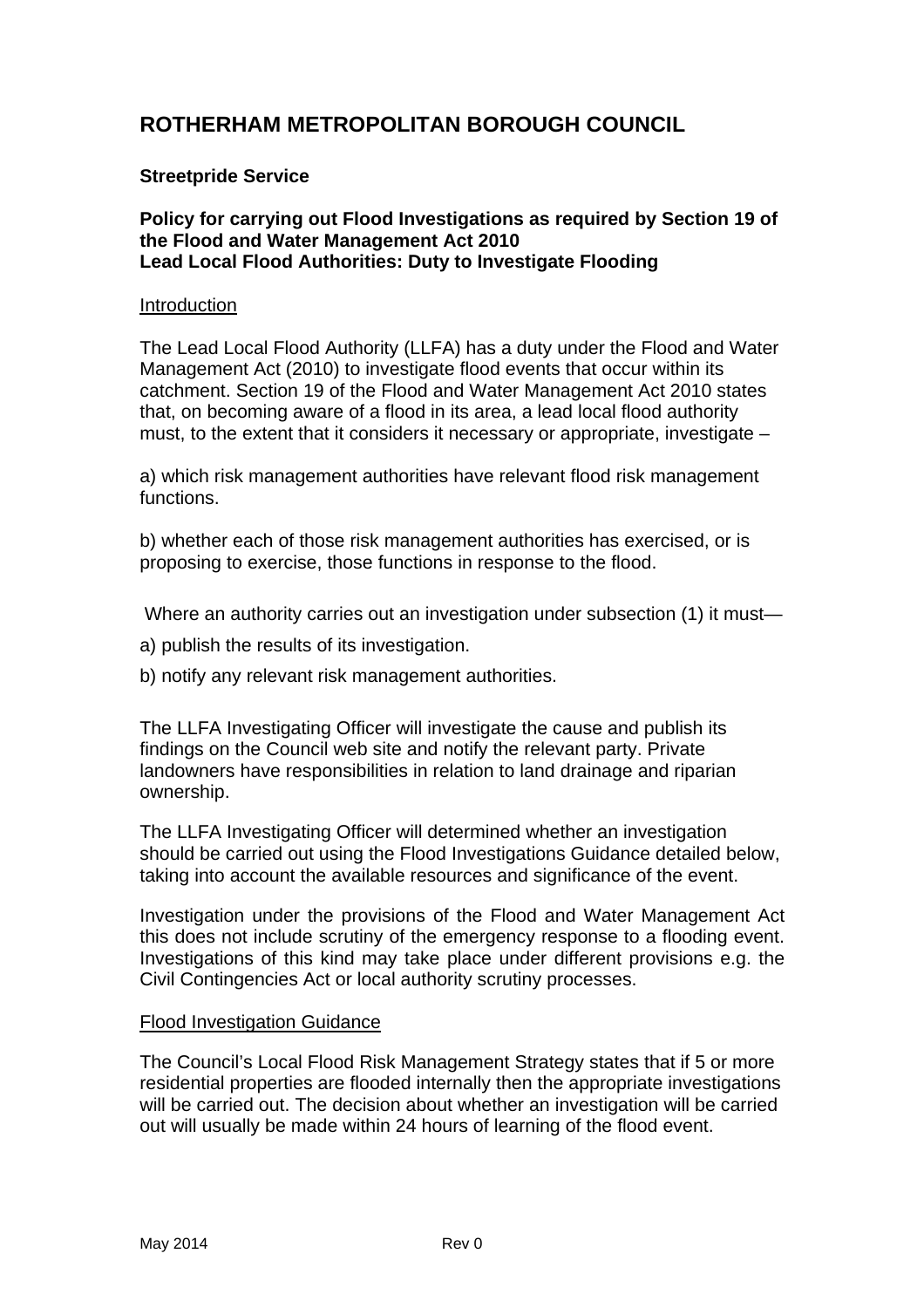The Investigating Officer(s) should consider whether there have been any reported cases of personal injury, the nature of the injury, and the number of people injured. The determining factors also include the depth and velocity of flooding and/or the source of flooding.

A minor flooding event may be worthy of consideration if it recurs frequently, causing damage or posing a public nuisance.

Critical infrastructure includes motorways, A roads, railways and railway stations, electricity sub-stations and switching centres, power generating facilities, bridges, flood defences, water treatment works, etc. and should be investigated if at high risk of flooding.

Investigation works may be required where vulnerable individuals include younger people, older people, and people with disabilities or health problems, including hospitals, care and nursing homes, schools, etc.

Where it is determined that an investigation should be carried out, the Investigating Officer will attend the location and complete an investigation to establish which risk management authorities hold relevant flood risk management functions in relation to the flood event. The response time by the Investigating Officer will depend on the circumstances and safety considerations of the flood event. The Investigating Officer will notify any relevant risk management authorities to establish if they have or are intending to exercise their function in response to the flood.

Following the investigation, the Investigating Officer will complete a report on the results of the investigation, brief appropriate internal authorities, and then publish the report on the Council's website.

The Investigating Officer will endeavour to keep the affected customer(s) informed throughout the process. Where the determination will not result in a formal investigation the Investigating Officer will attempt to assist the customer in identifying the source of flooding and advise accordingly.

Where a number of flood events are reported simultaneously, the reports will be prioritise according to the information received. Most investigations will be carried out during normal working hours however some incidents may occur out of hours, in these cases this will be forwarded to the Council's Standby Coordinator.

# Process for Determining a Formal Investigation

The investigation of flooding often requires input from partner organisations, and it may often be more appropriate for them to lead the investigation where the cause is believed to relate to their assets or areas of responsibility.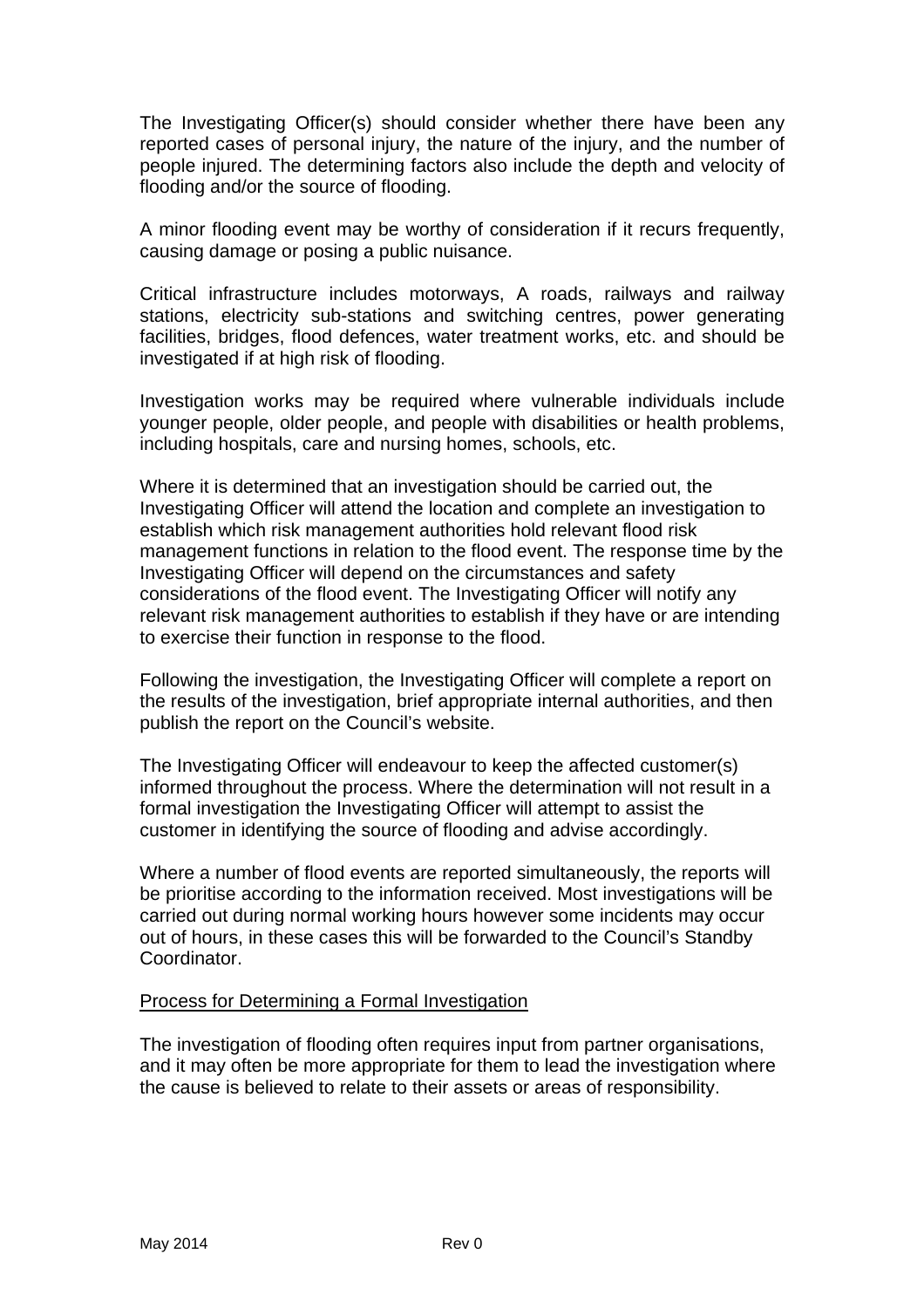# Initial Screening Process



# LLFA Formal Investigation Process

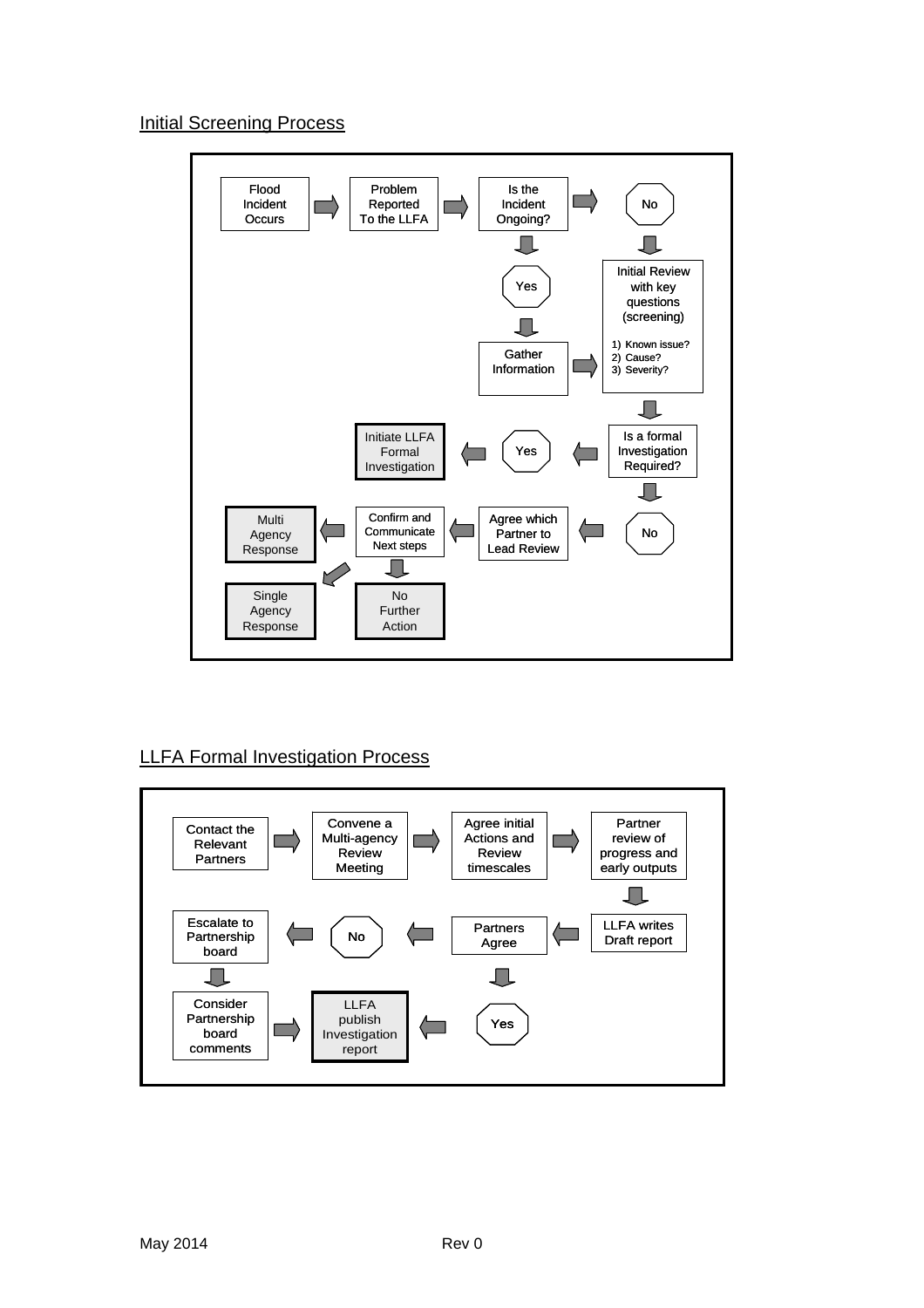# Investigating Flooding Outside the Requirements of the Act

It is important to stress that flooding which isn't formally going to be investigated can, and should, still be reviewed, logged and be considered in terms of the appropriate next steps.

Indeed, investigations that are not required to meet the formal requirements of the Act may benefit from being able to move more quickly into the solution development and implementation phase, with partner organisations finding it easier to share information and work together under less formal arrangements.

# Recording of Section 19 Investigations

All investigation carried out under Section 19 of the Act shall be recorded and all relevant data be stored by the LLFA and on the LLFA database for record purposes.

The results of the investigation works shall be published on the Council web site for public viewing.

# Procedure for Section 19 Flood Investigations by LLFA

For details refer to Appendix A and Appendix B.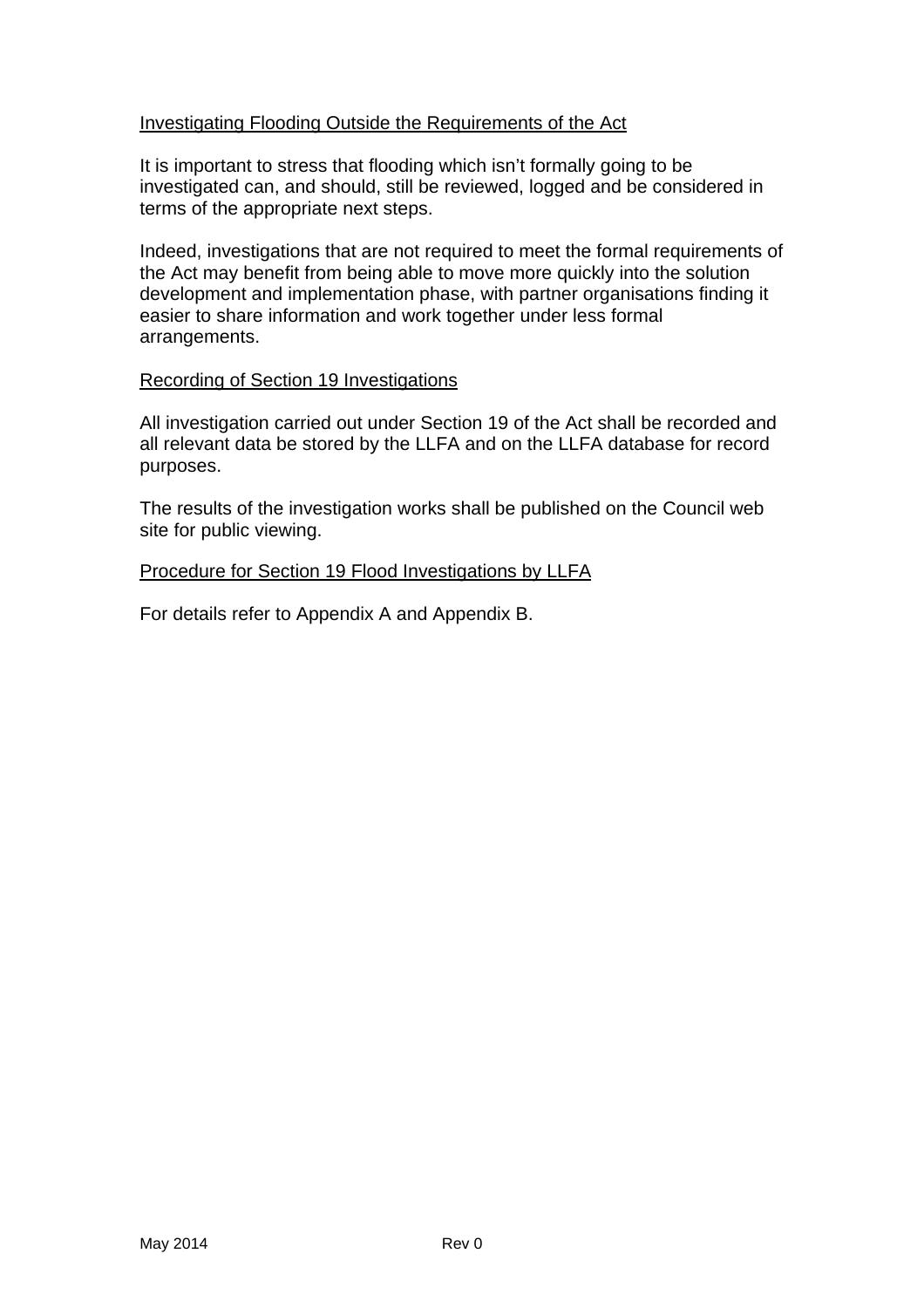# **APPENDIX A**

# **Procedure for Section 19 Investigation of Flood Events**

1. Becoming aware of a flood event

There are a number of channels where the Investigating Officer can become aware of a flood event, including telephone, e-mail and similar:

- Rotherham Connect
- Direct contact from an internal department/officer/councillor
- Direct contact from a member of the public.

All reported flood events will be recorded within the Rotherham Connect to ensure consistency of records. Where an event is reported direct it will subsequently be recorded by the Investigating Officer.

#### 2. Investigating Officer

This is likely to be a member of the Council's Drainage Section headed by the Drainage Manager or similar.

#### 3. Lead Officer or Manager

This will comprise of a senior officer from the Drainage Section, Emergency Planning Team, or a senior officer in EDS. The group will provide support/scrutiny of the determinations of the Investigating Officer. The group will largely operate on a virtual basis but will convene at least once a year to review the determination and flood investigation process.

## 4. Response Time

Normally within 4 hours, if it has been determined that an investigation should be carried out, attendance by the Investigating Officer will be as circumstances and safety considerations allow. The response time will vary for each investigation dependent on the time of day, location of the Investigating Officer when informed, number of consecutive flood events reported, the level of traffic disruption, safety considerations and local circumstances of the flood event.

## 5. Notification procedure

Where an investigation identifies any risk management authorities with a relevant flood risk management function in relation to the particular flood event, the Investigating Officer will notify the authority through the established method preferred by the individual authority.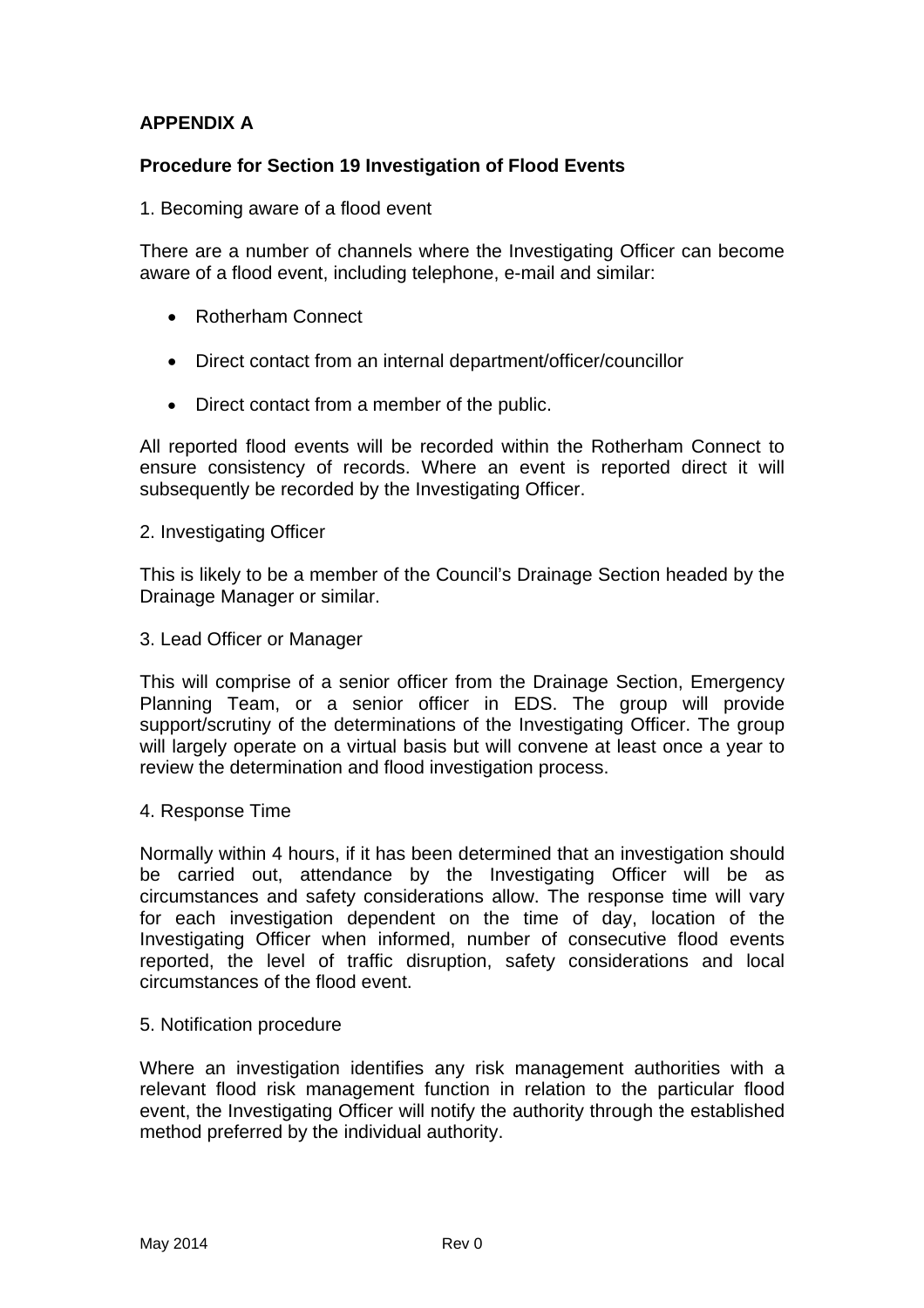# 6. Reporting procedure

Each investigation will be formally documented by the Investigating Officer. The report will detail the results of the investigation which will be published on the Council's website in due course, following the briefing of appropriate internal authorities.

Officer(s) should obviously take into consideration the severity of the flooding effects. External flooding in a garden area is not necessarily going to trigger an investigation, however internal flooding will usually be considered for investigation. If any vulnerable individuals are placed at risk, or if the services provided to them are disrupted, then this should warrant action.

## 7. Economic Disruption

It will be necessary to consider the relative impacts of flooding of commercial property. In some cases, flooding of a single commercial property could no more warrant investigation than flooding of a single residential property; but in other cases, the serious flooding of a large, single property could be extremely disruptive to the economic functioning of a community or have significant impact on a local or regional economy, and would therefore certainly trigger an investigation. Other causes of economic disruption should be covered by consideration of impacts upon infrastructure.

## 8. Environmental / Bio-diversity Considerations

Flooding can pose a threat to ecosystems and nationally and internationally protected habitats and species. Common causes for concern are protected or important habitats, or the threat posed to biodiversity by polluted water flooding inland areas.

## 9. No Clear Responsibility

The overall purpose of the statutory duty to investigate is to enable lead local flood authorities to establish which authorities have relevant flood risk management responsibilities for the flood event, and whether they have or will exercise their powers accordingly. If the cause of a flood is unknown, or the responsible authorities are otherwise difficult to identify, then an investigation should follow. It should be noted that flooding incidents will often have multiple causes and therefore responsibility may be attributable to more than one flood risk management authority.

## 10. Investigation Request

The public interest in an investigation may be taken into consideration. If the LLFA is inundated by requests from the public for an investigation, or if there is widespread interest from councillors and local MPs then, as a democratic institution, the Council may give additional consideration to carrying out an investigation.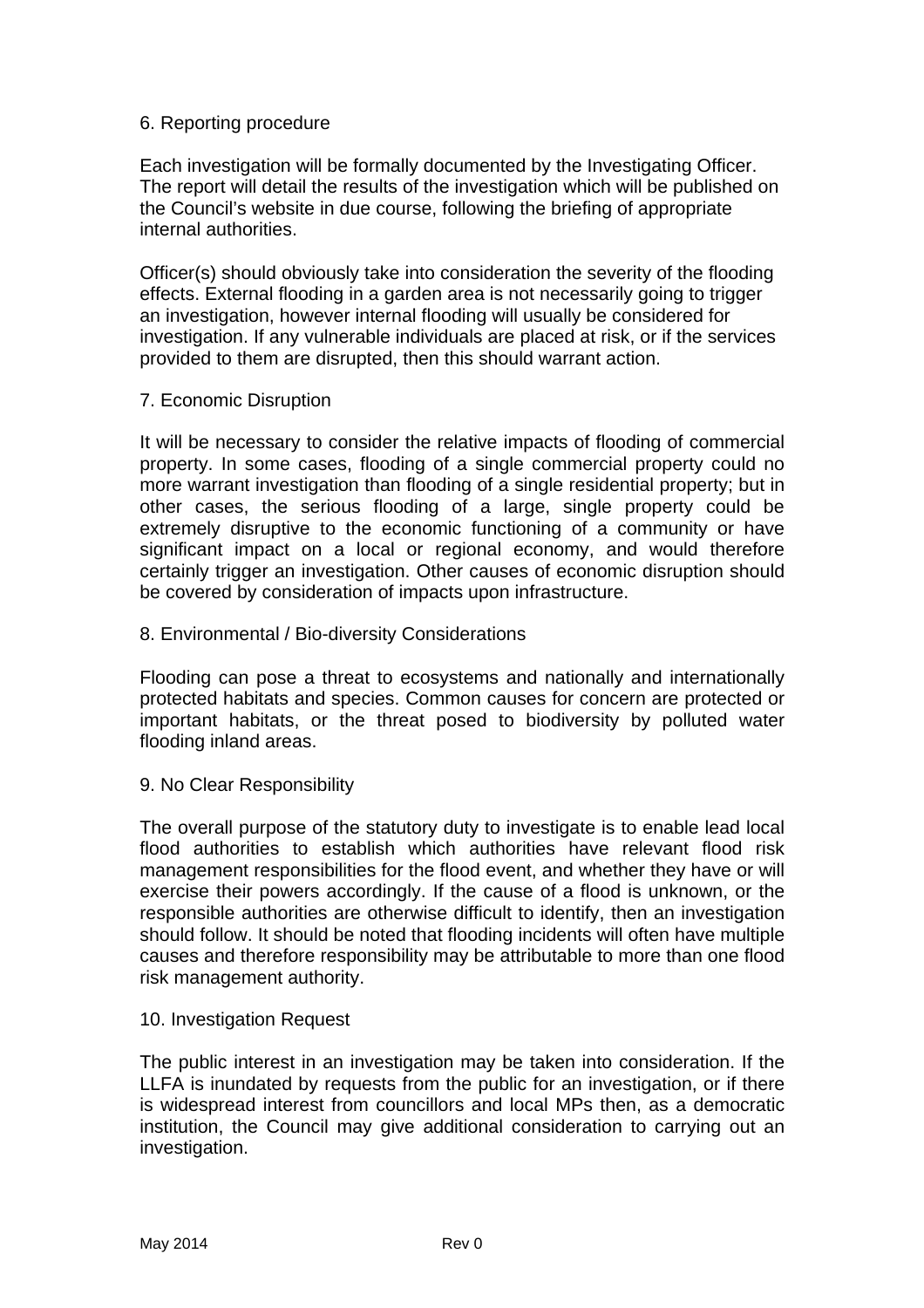In all cases, officers should remember that the key purpose of an investigation is to establish which risk management authorities hold relevant functions and whether they have or are intending to exercise them in response to the flood. These guidelines should enable a consistent approach to be taken to deciding whether or not an investigation should be carried out. Taken together they comprise a framework within which a decision should be taken. The guidelines deliberately do not set numerical thresholds and/or precise triggers in recognition of the fact that all floods will be different and a certain amount of officer discretion will be required in order to implement this duty effectively.